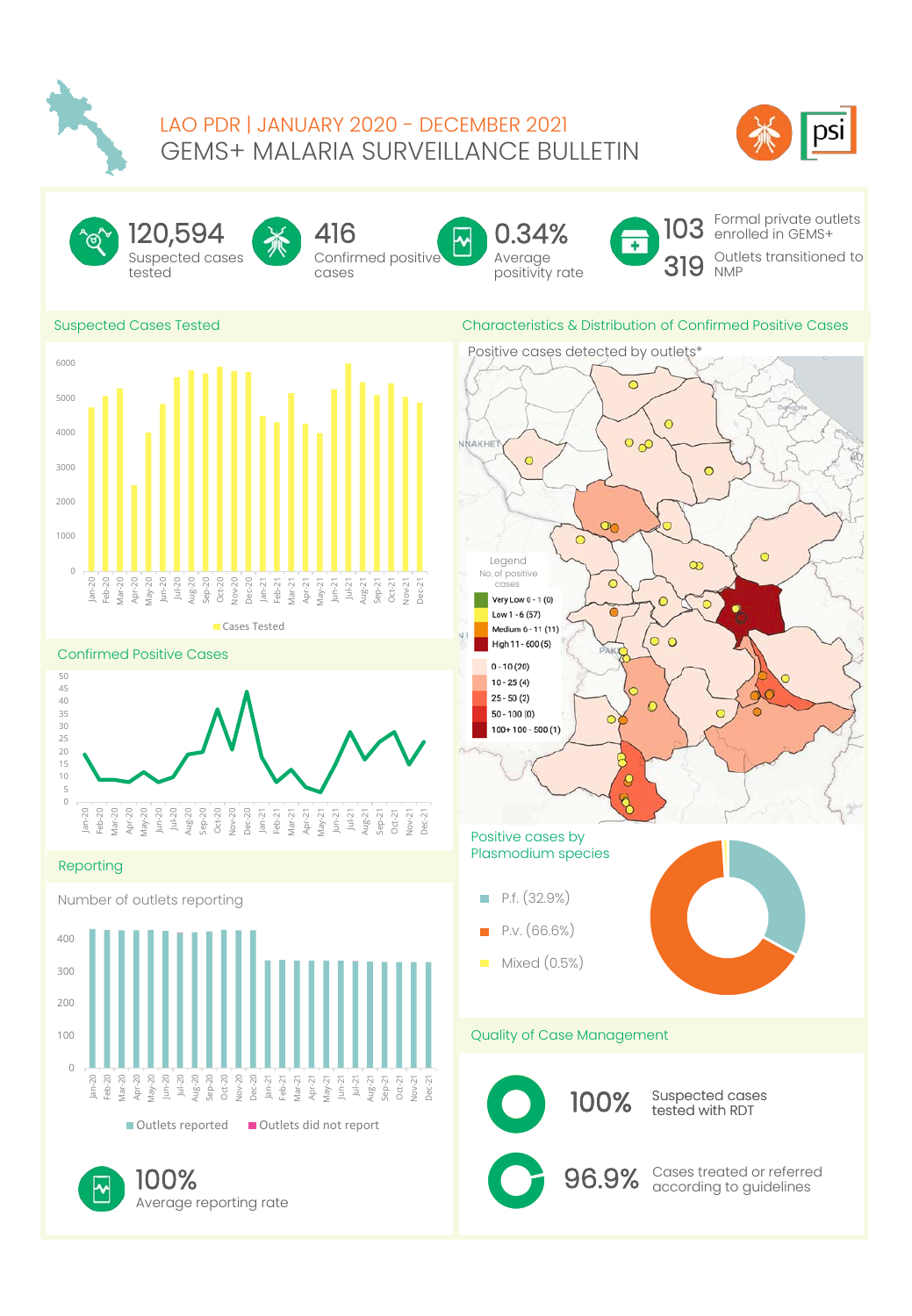# GEMS+ NETWORK TRANSITION TIMELINE LAO PDR | JANUARY 2020 – DECEMBER 2021





outlets to National Malaria Program (NMP) oversight by the close<br>performance for GEMS+ in Lao PDR is January 2020 – December 2022. Network size in Lao PDR has decreased since project start in January 2020. Beginning with 483 private outlets in 2020, GEMS+ discontinued support to 64 outlets and transitioned 319 outlets to National Malaria Program (NMP) oversight by the close of 2021. The period of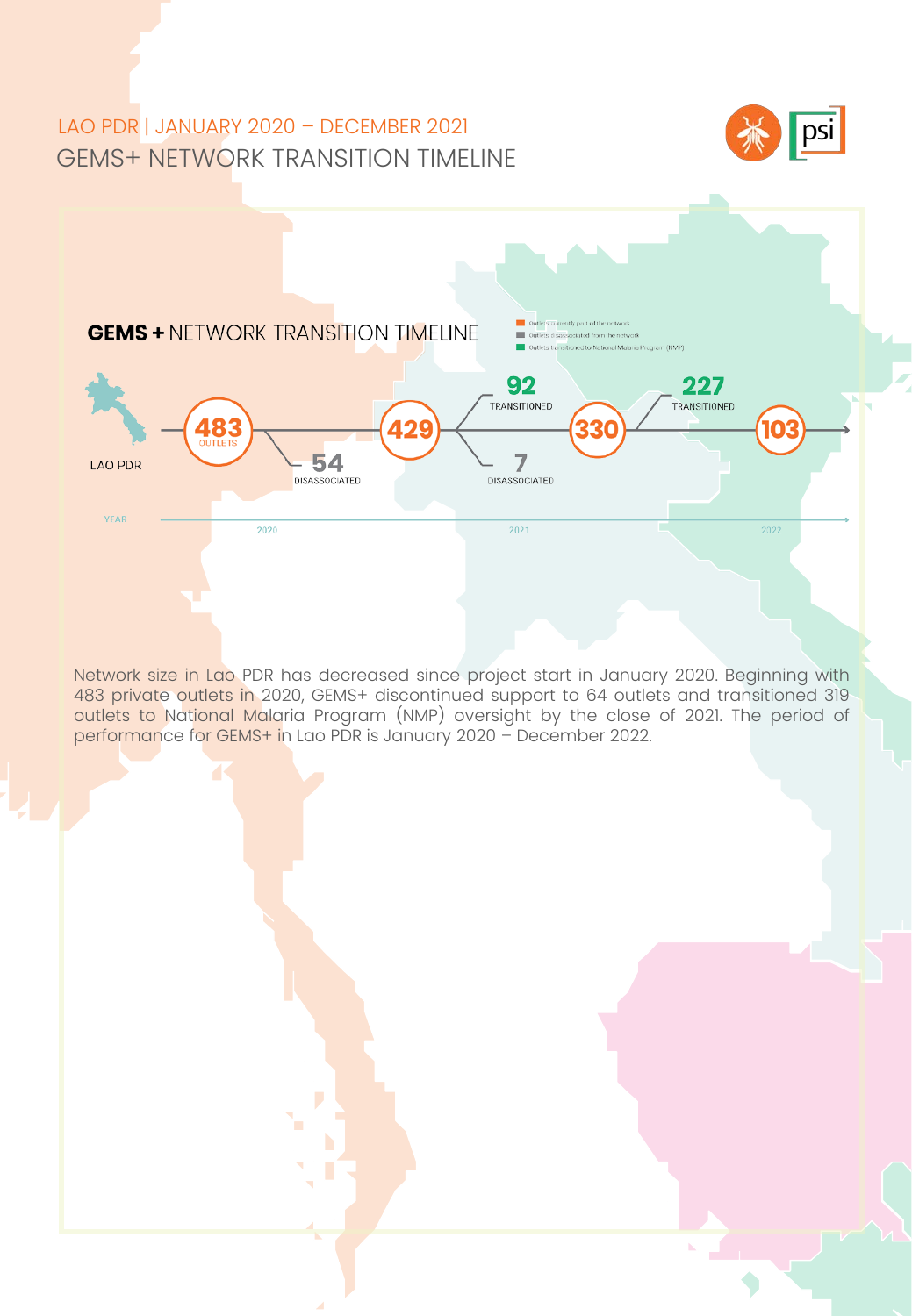

COUNTRY FACTSHEET: LAO PDR 2016 - 2019 GREATER MEKONG SUB-REGION ELIMINATION OF MALARIA (GEMS)



# PRIVATE SECTOR COVERAGE



- Formal, registered private clinics and pharmacies are authorized to provide malaria testing & treatment
- The Public-Private Mix (PPM) network was established in 2008 by Centre for Malaria Parasitology and Entomology (CMPE); by 2015, the network was inactive due to inadequate resourcing. PSI re-launched the PPM network under CMPE in 2017.
- Beginning in 2018, PPM coverage was expanded to districts in the northern provinces with highest caseloads.
- Due to fall in cases in the country and decreased case detection within PSI networks, CMPE worked with PSI to select providers to be transitioned out of the PPM network.
- Pilots were completed with shop-based volunteer malaria workers. However, these outlets will be transitioned out of the network in 2020, as they didn't contribute significantly to case detection.

|                               | 2016 | 2017   | 2018   | 2019   |
|-------------------------------|------|--------|--------|--------|
| No. private outlets supported |      | 432    | 525    | 483*   |
| No. suspected cases tested    |      | 14,424 | 45.611 | 73.754 |
| No. confirmed positive cases  |      | 603    | 1.369  | 612    |

## CASE SURVEILLANCE

PPM providers reported at least 1 confirmed case

(2019)

27%



High 6 - 11 (20)



\*PSI/Laos supported 474 formal providers enrolled in the PPM network and 9 shop-based volunteer malaria workers (SVMWs)

Pf (46%) Pv (52%) Mixed (2%)